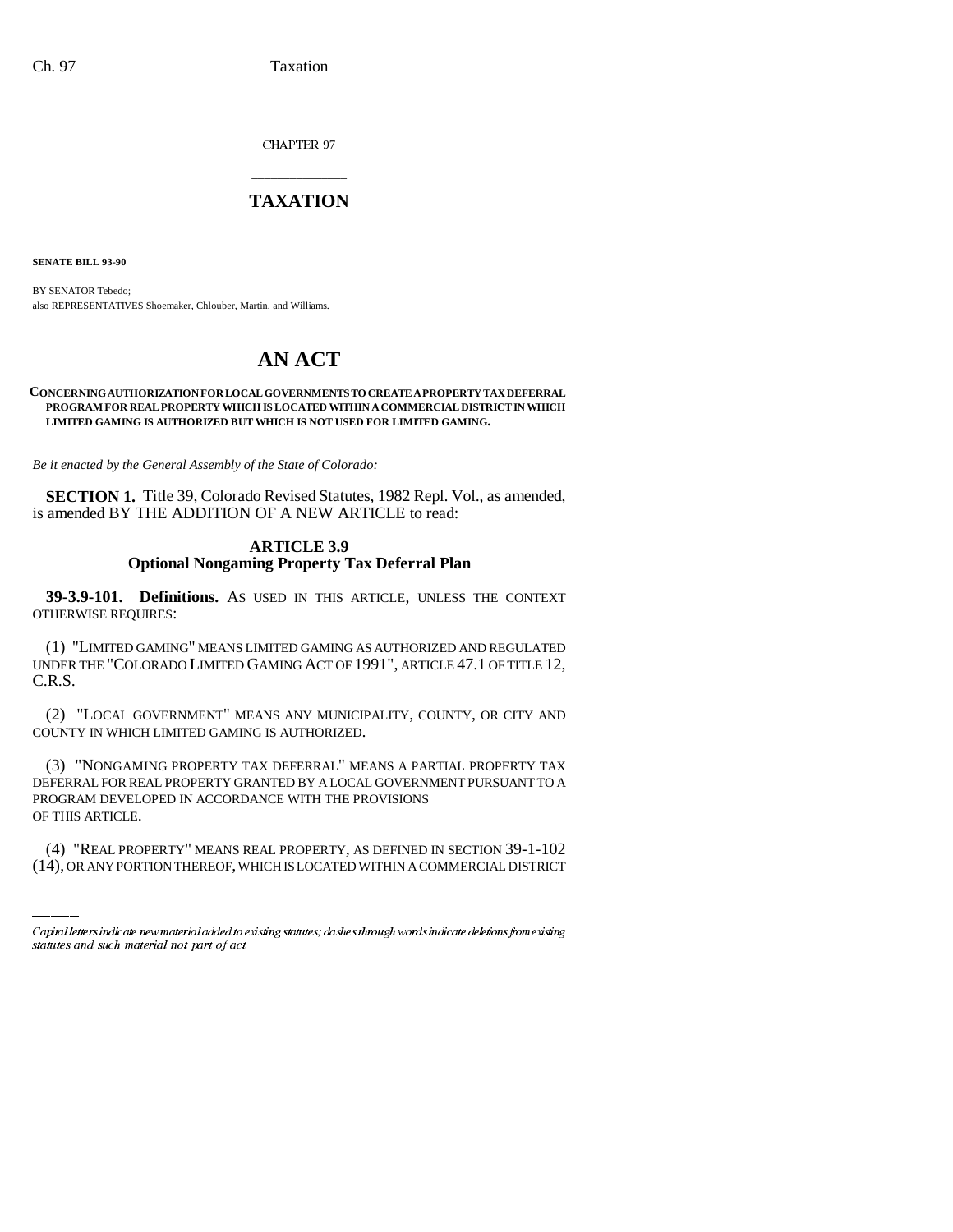OR PORTION THEREOF IN WHICH LIMITED GAMING IS AUTHORIZED BUT WHICH IS NOT USED IN ANY MANNER FOR LIMITED GAMING.

**39-3.9-102. Optional nongaming property tax deferral - creation discontinuance.** (1) (a) BEGINNING WITH PROPERTY TAXES LEVIED IN 1992 FOR COLLECTION IN 1993 AND CONTINUING FOR PROPERTY TAX LEVIES AND COLLECTIONS THEREAFTER, THE GOVERNING BODY OF A LOCAL GOVERNMENT MAY, AT ITS DISCRETION, BY ADOPTION OF A RESOLUTION OR ORDINANCE FOLLOWING A PUBLIC HEARING HELD PURSUANT TO PARAGRAPH (b) OF THIS SUBSECTION (1), ESTABLISH A PROGRAM TO GRANT NONGAMING PROPERTY TAX DEFERRALS TO PERSONS OWNING REAL PROPERTY, AS DEFINED IN SECTION 39-3.9-101 (4). UNDER SUCH PROGRAM, A NONGAMING PROPERTY TAX DEFERRAL MAY BE GRANTED FOR THE TOTAL AMOUNT OR ANY PORTION THEREOF OF REAL PROPERTY TAXES, EXCLUSIVE OF FEES, FINES, OR INTEREST ON BACK TAXES, LEVIED IN ANY GIVEN PROPERTY TAX YEAR WHICH EXCEEDS ONE HUNDRED THIRTY PERCENT OF THE REAL PROPERTY TAXES ACTUALLY PAID BY THE TAXPAYER ON SUCH REAL PROPERTY FOR THE IMMEDIATELY PRIOR PROPERTY TAX YEAR; EXCEPT THAT THE AMOUNT OF SUCH NONGAMING PROPERTY TAX DEFERRAL SHALL NOT EXCEED THE CURRENT MARKET VALUE OF THE REAL PROPERTY, AS DETERMINED BY THE COUNTY ASSESSOR OF THE COUNTY IN WHICH SUCH REAL PROPERTY IS LOCATED, MINUS THE TOTAL AMOUNT OF LIENS FILED AGAINST SUCH REAL PROPERTY AS OF THE DATE SUCH NONGAMING PROPERTY TAX DEFERRAL IS CLAIMED. IN NO EVENT SHALL ANY NONGAMING PROPERTY TAX DEFERRAL PROGRAM ADOPTED BY A LOCAL GOVERNMENT RESULT IN THE TAXPAYER PAYING AN AMOUNT WHICH IS LESS THAN ONE HUNDRED THIRTY PERCENT OF THE REAL PROPERTY TAXES, EXCLUSIVE OF FEES, FINES, OR INTEREST ON BACK TAXES, ACTUALLY PAID BY SUCH TAXPAYER FOR THE IMMEDIATELY PRIOR PROPERTY TAX YEAR ON THE REAL PROPERTY FOR WHICH THE NONGAMING PROPERTY TAX DEFERRAL IS GRANTED. SUCH NONGAMING PROPERTY TAX DEFERRAL PROGRAM MAY BE DISCONTINUED ONLY UPON ADOPTION OF A RESOLUTION OR ORDINANCE BY THE GOVERNING BODY OF THE LOCAL GOVERNMENT FOLLOWING A PUBLIC HEARING HELD PURSUANT TO PARAGRAPH (b) OF THIS SUBSECTION (1). ANY ORDINANCE OR RESOLUTION DISCONTINUING A NONGAMING PROPERTY TAX DEFERRAL PROGRAM SHALL TAKE EFFECT NOT LESS THAN TWELVE MONTHS FOLLOWING ADOPTION OF SUCH ORDINANCE OR RESOLUTION.

(b) NOT LATER THAN TEN DAYS PRIOR TO THE ADOPTION OF AN ORDINANCE OR RESOLUTION ESTABLISHING OR DISCONTINUING A PROGRAM TO GRANT NONGAMING PROPERTY TAX DEFERRALS PURSUANT TO PARAGRAPH (a) OF THIS SUBSECTION (1), THE GOVERNING BODY OF THE LOCAL GOVERNMENT SHALL HOLD A PUBLIC HEARING TO DISCUSS THE ESTABLISHMENT OR DISCONTINUANCE OF SUCH PROGRAM. NOTICE OF SUCH HEARING SHALL BE PUBLISHED AT LEAST TWICE IN A NEWSPAPER OF GENERAL CIRCULATION WITHIN THE BOUNDARIES OF SUCH LOCAL GOVERNMENT NOT LATER THAN TEN DAYS PRIOR TO SUCH PUBLIC HEARING.

(2) IF MORE THAN ONE LOCAL GOVERNMENT ADOPTS A NONGAMING PROPERTY TAX DEFERRAL PROGRAM RESULTING IN ONE OR MORE PARCELS OF REAL PROPERTY BEING ELIGIBLE FOR A NONGAMING PROPERTY TAX DEFERRAL UNDER MORE THAN ONE PROGRAM, SUCH LOCAL GOVERNMENTS SHALL COOPERATE IN DETERMINING THE AMOUNT OF THE NONGAMING PROPERTY TAX DEFERRAL TO BE GRANTED BY EACH LOCAL GOVERNMENT. IN NO EVENT SHALL ONE PARCEL OF REAL PROPERTY RECEIVE A NONGAMING PROPERTY TAX DEFERRAL FROM ANY COMBINATION OF LOCAL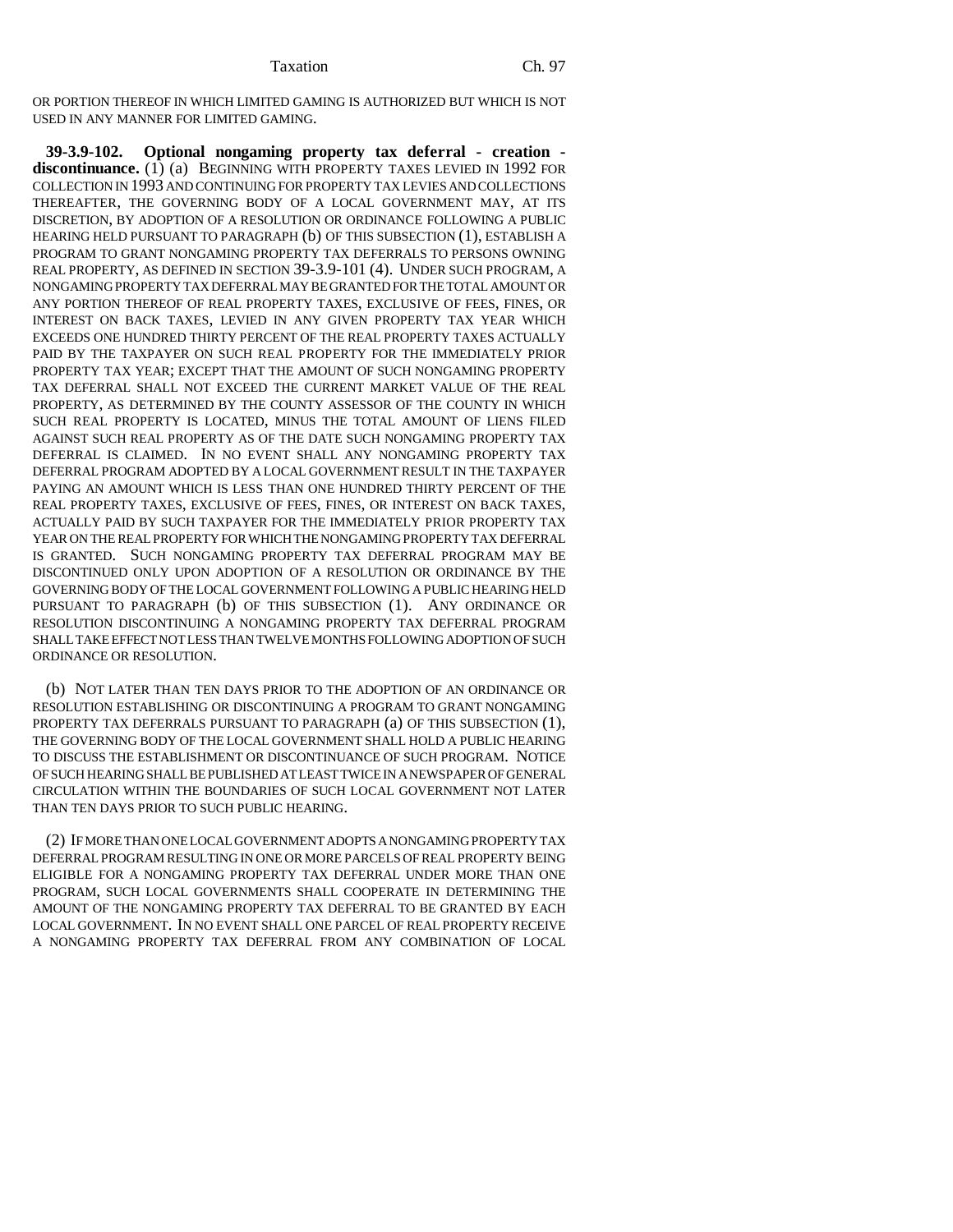GOVERNMENTS IN AN AMOUNT WHICH EXCEEDS THE AMOUNT SPECIFIED IN SUBSECTION (1) OF THIS SECTION.

(3) WITHIN THIRTY DAYS FOLLOWING THE ADOPTION OF A RESOLUTION OR ORDINANCE TO ESTABLISH OR TO DISCONTINUE A NONGAMING PROPERTY TAX DEFERRAL PROGRAM, THE LOCAL GOVERNMENT SHALL NOTIFY THE COUNTY TREASURER OF THE COUNTY IN WHICH SUCH LOCAL GOVERNMENT IS LOCATED OF THE ESTABLISHMENT OR DISCONTINUANCE OF SUCH NONGAMING PROPERTY TAX DEFERRAL PROGRAM AND SHALL PROVIDE THE COUNTY TREASURER AND THE COUNTY ASSESSOR WITH COPIES OF THE PROVISIONS OF SUCH PROGRAM. WITHIN THIRTY DAYS FOLLOWING THE ADOPTION OF A RESOLUTION OR ORDINANCE TO ESTABLISH A NONGAMING PROPERTY TAX DEFERRAL PROGRAM, THE LOCAL GOVERNMENT SHALL PUBLISH NOTICE OF THE NONGAMING PROPERTY TAX DEFERRAL PROGRAM IN A NEWSPAPER OF GENERAL CIRCULATION WITHIN THE BOUNDARIES OF THE LOCAL GOVERNMENT AND SHALL MAKE A COPY OF INFORMATION REGARDING THE NONGAMING PROPERTY TAX DEFERRAL PROGRAM AVAILABLE FOR PUBLIC INSPECTION DURING REGULAR BUSINESS HOURS. WITHIN THIRTY DAYS FOLLOWING THE ADOPTION OF A RESOLUTION OR ORDINANCE TO DISCONTINUE A NONGAMING PROPERTY TAX DEFERRAL PROGRAM, THE LOCAL GOVERNMENT SHALL PUBLISH NOTICE OF DISCONTINUANCE OF THE NONGAMING PROPERTY TAX DEFERRAL PROGRAM IN A NEWSPAPER OF GENERAL CIRCULATION WITHIN THE LOCAL GOVERNMENT.

**39-3.9-103. Optional nongaming property tax deferral program requirements.** (1) ANY NONGAMING PROPERTY TAX DEFERRAL PROGRAM CREATED PURSUANT TO SECTION 39-3.9-102 SHALL INCLUDE, BUT SHALL NOT BE LIMITED TO, THE REQUIREMENTS STATED IN THIS SECTION.

(2) THE NONGAMING PROPERTY TAX DEFERRAL PROGRAM SHALL PROVIDE THAT A NONGAMING PROPERTY TAX DEFERRAL SHALL BE AVAILABLE ONLY FOR REAL PROPERTY WHICH MEETS ALL OF THE FOLLOWING REQUIREMENTS AT THE TIME A NONGAMING PROPERTY TAX DEFERRAL CLAIM IS FILED AND SO LONG THEREAFTER AS PAYMENT IS DEFERRED:

(a) THE PERSON CLAIMING THE NONGAMING PROPERTY TAX DEFERRAL, ALONE OR JOINTLY WITH ANOTHER PERSON, OWNS THE FEE SIMPLE ESTATE OF THE REAL PROPERTY FOR WHICH SUCH DEFERRAL IS CLAIMED OR IS PURCHASING THE FEE SIMPLE ESTATE UNDER A RECORDED INSTRUMENT OF SALE; AND

(b) THE CUMULATIVE AMOUNT OF ALL NONGAMING PROPERTY TAX DEFERRALS GRANTED FOR THE REAL PROPERTY PLUS THE INTEREST ACCRUED ON SUCH DEFERRALS, AS PROVIDED IN SECTION 39-3.9-104, DOES NOT EXCEED THE CURRENT MARKET VALUE OF THE REAL PROPERTY, AS DETERMINED BY THE COUNTY ASSESSOR OF THE COUNTY IN WHICH THE REAL PROPERTY IS LOCATED, MINUS THE TOTAL AMOUNT OF LIENS FILED AGAINST SUCH REAL PROPERTY AS OF THE DATE THE CLAIM FOR SUCH NONGAMING PROPERTY TAX DEFERRAL IS FILED.

(3) THE NONGAMING PROPERTY TAX DEFERRAL PROGRAM SHALL INCLUDE A PROCEDURE UNDER WHICH THE LOCAL GOVERNMENT SHALL COOPERATE WITH ANY OTHER LOCAL GOVERNMENT OFFERING A NONGAMING PROPERTY TAX DEFERRAL PROGRAM WHICH WOULD BENEFIT THE SAME PARCEL OF REAL PROPERTY IN DETERMINING THE AMOUNT OF THE NONGAMING PROPERTY TAX DEFERRAL TO BE PAID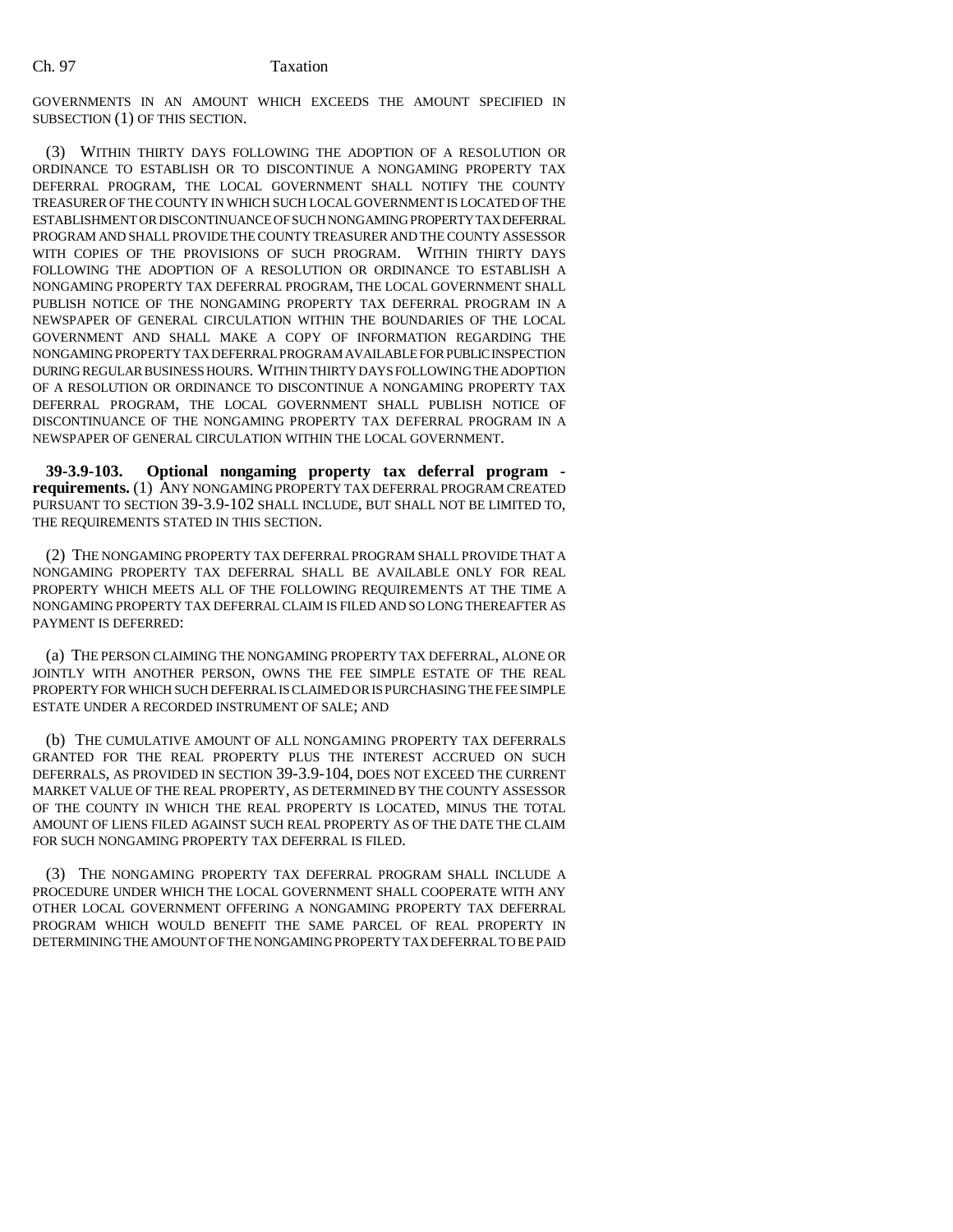#### Taxation Ch. 97

BY EACH LOCAL GOVERNMENT. ANY AGREEMENT AS TO THE AMOUNT TO BE PAID BY EACH LOCAL GOVERNMENT SHALL BE FILED WITH THE COUNTY TREASURER AND THE COUNTY ASSESSOR OF THE COUNTY IN WHICH THE REAL PROPERTY IS LOCATED.

(4) THE NONGAMING PROPERTY TAX DEFERRAL PROGRAM SHALL INCLUDE PROCEDURES FOR GRANTING A NONGAMING PROPERTY TAX DEFERRAL, WHICH SHALL INCLUDE, BUT SHALL NOT BE LIMITED TO, THE FOLLOWING:

(a) TO CLAIM A NONGAMING PROPERTY TAX DEFERRAL, A PERSON SHALL ANNUALLY FILE A NONGAMING PROPERTY TAX DEFERRAL CLAIM, EVIDENCE OF TITLE ISSUED BY A LICENSED TITLE INSURANCE AGENT OR A LICENSED TITLE INSURANCE COMPANY, AND A DISCLOSURE STATEMENT STATING THE AMOUNT AND NATURE OF ANY UNRECORDED LIENS AGAINST THE REAL PROPERTY, ACCOMPANIED BY COPIES OF SUCH LIENS, WITH THE LOCAL GOVERNMENT IN WHICH THE REAL PROPERTY IS LOCATED;

(b) THE LOCAL GOVERNMENT SHALL TRANSMIT THE NONGAMING PROPERTY TAX DEFERRAL CLAIM TO THE COUNTY ASSESSOR'S OFFICE OF THE COUNTY IN WHICH THE REAL PROPERTY IS LOCATED, AND THE COUNTY ASSESSOR SHALL DETERMINE THE CURRENT MARKET VALUE OF THE REAL PROPERTY, SHALL DETERMINE WHETHER SUCH REAL PROPERTY IS ELIGIBLE FOR A NONGAMING PROPERTY TAX DEFERRAL, SHALL STATE ON THE CLAIM WHETHER SUCH REAL PROPERTY IS ELIGIBLE FOR SUCH DEFERRAL, AND, WITHIN THIRTY DAYS, SHALL RETURN THE NONGAMING PROPERTY TAX DEFERRAL CLAIM TO THE LOCAL GOVERNMENT;

(c) EXCEPT AS OTHERWISE PROVIDED IN THIS PARAGRAPH (c), IF THE REAL PROPERTY FOR WHICH A NONGAMING PROPERTY TAX DEFERRAL IS CLAIMED IS ELIGIBLE FOR SUCH DEFERRAL, AND THE GOVERNING BODY OF THE LOCAL GOVERNMENT GRANTS SUCH DEFERRAL, THE LOCAL GOVERNMENT SHALL FORWARD A NOTICE OF NONGAMING PROPERTY TAX DEFERRAL TO THE COUNTY TREASURER OF THE COUNTY IN WHICH SUCH REAL PROPERTY IS LOCATED.

(d) THE LOCAL GOVERNMENT SHALL NOTIFY THE PERSON WHO FILED A NONGAMING PROPERTY TAX DEFERRAL CLAIM OF WHETHER A NONGAMING PROPERTY TAX DEFERRAL IS GRANTED;

(e) (I) THE COUNTY TREASURER SHALL NOTE IN THE COUNTY TREASURER'S RECORDS THAT THE LOCAL GOVERNMENT HAS GRANTED THE REAL PROPERTY A NONGAMING PROPERTY TAX DEFERRAL AND THE AMOUNT OF SUCH DEFERRAL AS DETERMINED BY THE COUNTY TREASURER; OR

(II) IF MORE THAN ONE LOCAL GOVERNMENT GRANTS A NONGAMING PROPERTY TAX DEFERRAL FOR THE SAME PARCEL OF REAL PROPERTY, THE COUNTY TREASURER SHALL NOTE ALL OF THE LOCAL GOVERNMENTS GRANTING SUCH DEFERRAL AND THE AMOUNT TO BE PAID BY EACH LOCAL GOVERNMENT AS DETERMINED BY THE COUNTY TREASURER IN ACCORDANCE WITH THE AGREEMENT FILED PURSUANT TO SUBSECTION (3) OF THIS SECTION;

(f) (I) UPON NOTATION OF THE NONGAMING PROPERTY TAX DEFERRAL, THE COUNTY TREASURER SHALL PROMPTLY ISSUE A CERTIFICATE OF NONGAMING PROPERTY TAX DEFERRAL, WHICH SHALL INCLUDE THE LOCAL GOVERNMENT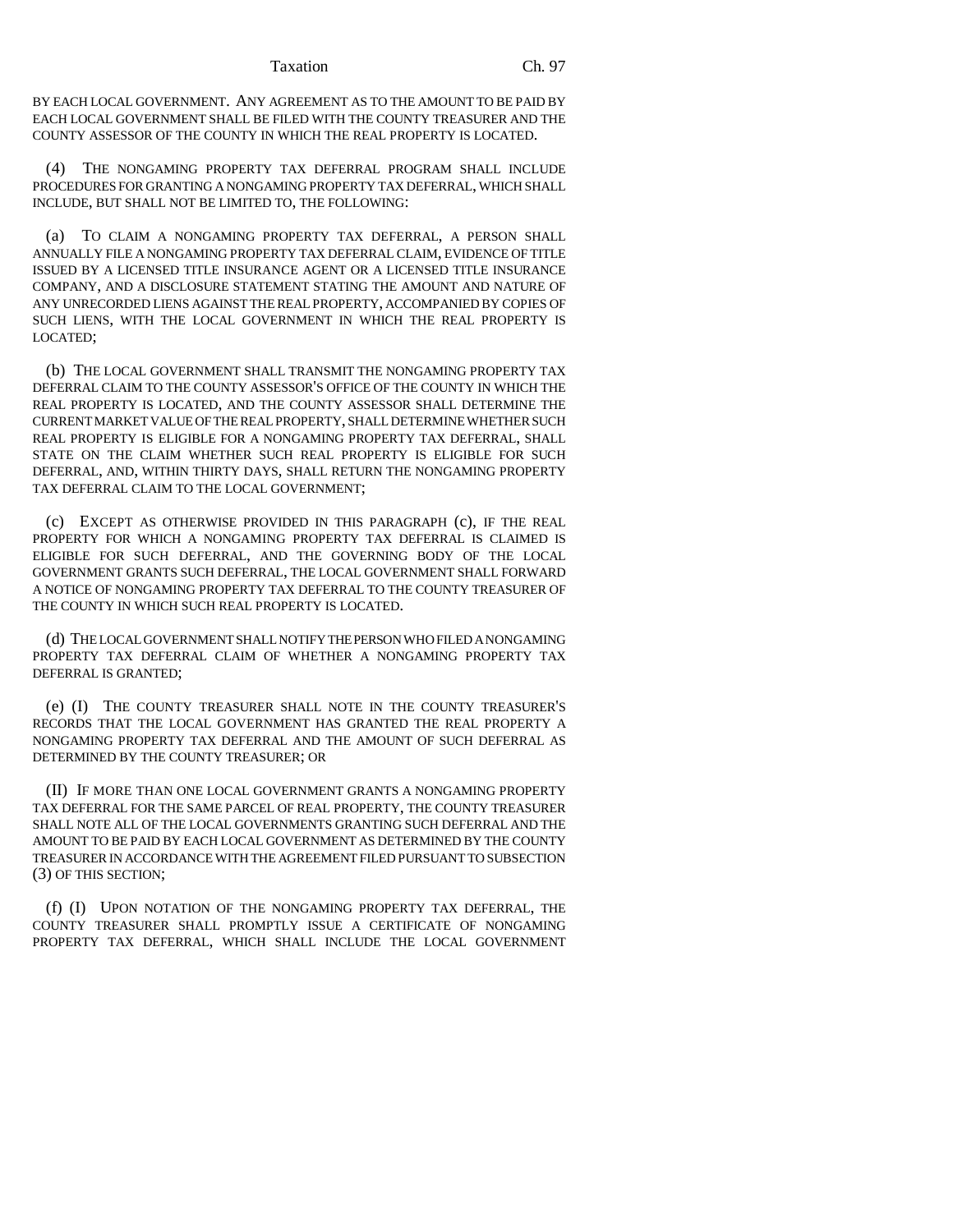## Ch. 97 Taxation

GRANTING THE NONGAMING PROPERTY TAX DEFERRAL, THE NAME OF THE PERSON CLAIMING SUCH DEFERRAL, THE DESCRIPTION OF THE PROPERTY, THE AMOUNT OF REAL PROPERTY TAX DEFERRED, AND THE YEAR FOR WHICH SUCH DEFERRAL IS GRANTED; OR

(II) IF MORE THAN ONE LOCAL GOVERNMENT GRANTS A NONGAMING PROPERTY TAX DEFERRAL FOR THE SAME PARCEL OF REAL PROPERTY, UPON NOTATION OF THE NONGAMING PROPERTY TAX DEFERRAL, THE COUNTY TREASURER SHALL PROMPTLY ISSUE A CERTIFICATE OF NONGAMING PROPERTY TAX DEFERRAL, WHICH SHALL INCLUDE ALL OF THE LOCAL GOVERNMENTS GRANTING THE NONGAMING PROPERTY TAX DEFERRAL, THE NAME OF THE PERSON CLAIMING SUCH DEFERRAL, THE DESCRIPTION OF THE PROPERTY, THE AMOUNT OF REAL PROPERTY TAX DEFERRED, THE AMOUNT OF SUCH DEFERRAL TO BE PAID BY EACH LOCAL GOVERNMENT, AND THE YEAR FOR WHICH SUCH DEFERRAL IS GRANTED;

(g) THE CERTIFICATE ISSUED PURSUANT TO PARAGRAPH (f) OF THIS SUBSECTION (4) SHALL BE RECORDED WITH THE COUNTY CLERK AND RECORDER OF THE COUNTY IN WHICH THE REAL PROPERTY IS LOCATED AND THEREAFTER SENT TO THE LOCAL GOVERNMENT OR LOCAL GOVERNMENTS, AS APPROPRIATE, WHICH GRANTED THE NONGAMING PROPERTY TAX DEFERRAL; AND

(h) ONE COPY OF THE CERTIFICATE OF NONGAMING PROPERTY TAX DEFERRAL SHALL BE TRANSFERRED TO THE COUNTY ASSESSOR, ONE COPY SHALL BE SENT TO THE PERSON TO WHOM THE NONGAMING PROPERTY TAX DEFERRAL IS GRANTED, ONE COPY SHALL BE SENT TO ANY PERSON OR ENTITY HOLDING ESCROW FUNDS FOR THE PAYMENT OF AD VALOREM TAXES ON THE REAL PROPERTY, IF APPROPRIATE, AND ONE COPY SHALL BE RETAINED IN THE COUNTY TREASURER'S OFFICE.

(5) THE NONGAMING PROPERTY TAX DEFERRAL PROGRAM SHALL PROVIDE THAT ALL REAL PROPERTY TAXES DEFERRED PURSUANT TO A NONGAMING PROPERTY TAX DEFERRAL, INCLUDING ACCRUED INTEREST, SHALL BECOME PAYABLE WITHIN NINETY DAYS OF ANY OF THE FOLLOWING OCCURRENCES:

(a) THE PERSON WHO CLAIMED THE NONGAMING PROPERTY TAX DEFERRAL DIES; EXCEPT THAT THE SPOUSE OF SUCH PERSON MAY ELECT TO CONTINUE THE REAL PROPERTY IN ITS TAX-DEFERRED STATUS BY FILING A CLAIM FOR DEFERRAL WITHIN NINETY DAYS OF SUCH PERSON'S DEATH;

(b) IF THE PERSON CLAIMING THE NONGAMING PROPERTY TAX DEFERRAL IS A PARTNERSHIP OR ANY OTHER FORM OF BUSINESS, THE PARTNERSHIP IS DISSOLVED OR THE BUSINESS CEASES TO EXIST;

(c) THE REAL PROPERTY ON WHICH TAXES WERE DEFERRED IS SOLD OR BECOMES SUBJECT TO A CONTRACT OF SALE OR TITLE TO SUCH REAL PROPERTY IS TRANSFERRED TO SOMEONE OTHER THAN THE PERSON WHO CLAIMED THE NONGAMING PROPERTY TAX DEFERRAL; OR

(d) THE REAL PROPERTY ON WHICH TAXES WERE DEFERRED NO LONGER MEETS THE REQUIREMENTS OF SUBSECTION (2) OF THIS SECTION.

(6) THE NONGAMING PROPERTY TAX DEFERRAL PROGRAM SHALL DEFINE "USED IN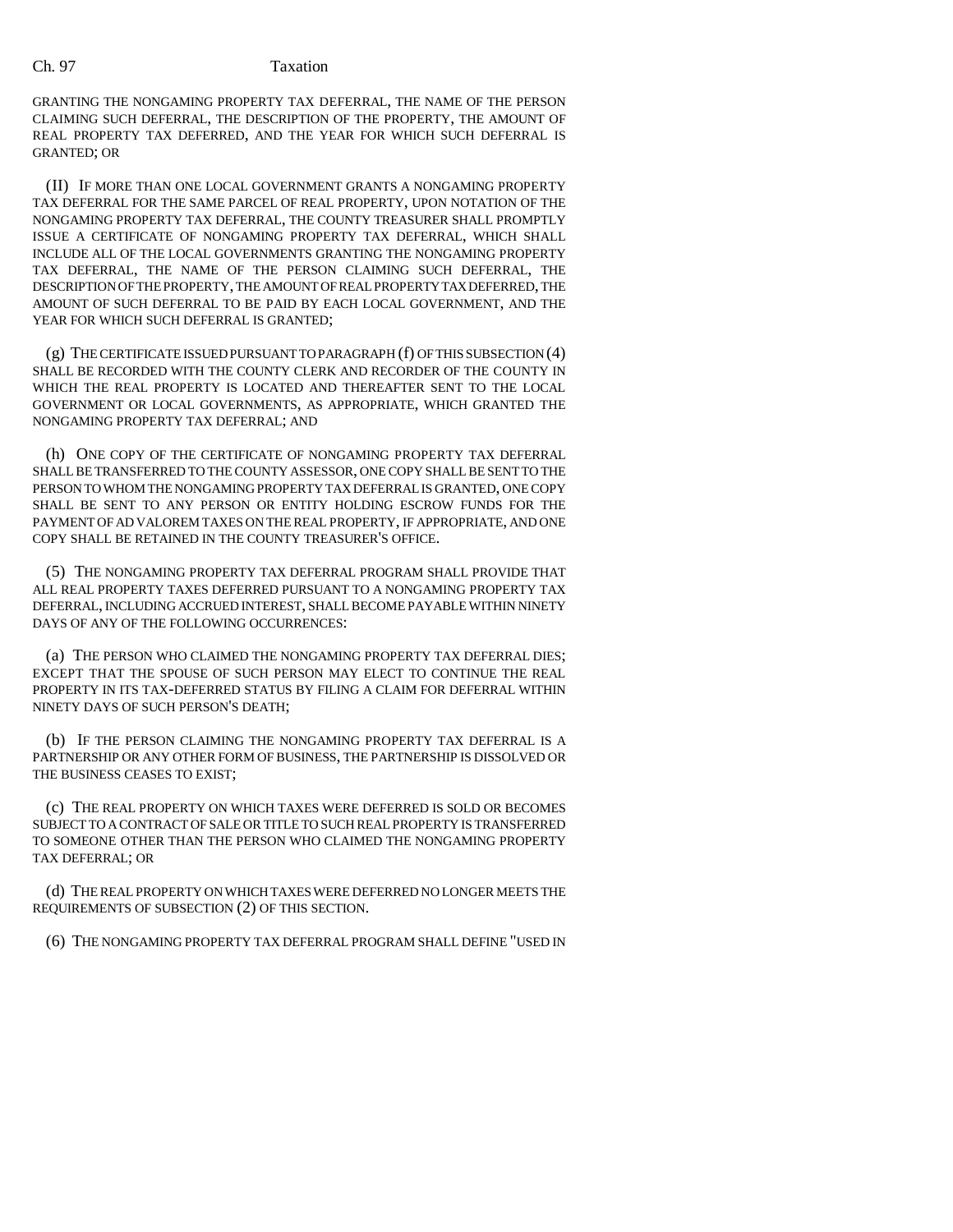ANY MANNER FOR LIMITED GAMING" FOR PURPOSES OF APPLYING THE DEFINITION OF REAL PROPERTY STATED IN SECTION 39-3.9-101 (4).

(7) THE AMOUNT OF DEFERRED REAL PROPERTY TAXES PAID BY ANY LOCAL GOVERNMENT PURSUANT TO THIS ARTICLE SHALL BE PAID ONLY OUT OF THE LOCAL GOVERNMENT'S SHARE OF PROCEEDS RECEIVED FROM THE LIMITED GAMING FUND PURSUANT TO SECTION 12-47.1-701, C.R.S.

(8) THE NONGAMING PROPERTY TAX DEFERRAL PROGRAM SHALL INCLUDE A PROCEDURE BY WHICH, IN THE EVENT THE TOTAL AMOUNT OF NONGAMING PROPERTY TAX DEFERRALS GRANTED BY THE LOCAL GOVERNMENT EXCEEDS THE AMOUNT RECEIVED BY THE LOCAL GOVERNMENT FROM THE LIMITED GAMING FUND, THE LOCAL GOVERNMENT SHALL DIVIDE THE AMOUNT RECEIVED FROM THE LIMITED GAMING FUND AMONG THE TAXPAYERS WHO HAVE BEEN GRANTED NONGAMING PROPERTY TAX DEFERRALS. IN NO EVENT, HOWEVER, SHALL THE LOCAL GOVERNMENT BE RESPONSIBLE TO PAY ANY AMOUNT IN NONGAMING PROPERTY TAX DEFERRALS WHICH EXCEEDS THE AMOUNT RECEIVED BY SUCH LOCAL GOVERNMENT FROM THE LIMITED GAMING FUND FOR THE YEAR IN WHICH SUCH NONGAMING PROPERTY TAX DEFERRALS WERE GRANTED.

(9) THE NONGAMING PROPERTY TAX DEFERRAL PROGRAM SHALL PROVIDE THAT A LIEN FOR DEFERRED REAL PROPERTY TAXES AND ACCRUED INTEREST SHALL ATTACH ON THE DATE THE CERTIFICATE OF NONGAMING PROPERTY TAX DEFERRAL IS ISSUED, SHALL HAVE PRIORITY OVER ALL LIENS EXCEPT GENERAL TAX LIENS, AND SHALL NOT BE FORECLOSED EXCEPT UPON THE OCCURRENCE OF AN EVENT LISTED IN SUBSECTION (5) OF THIS SECTION.

(10) THE NONGAMING PROPERTY TAX DEFERRAL PROGRAM SHALL PROVIDE THAT INTEREST SHALL ACCRUE ON DEFERRED REAL PROPERTY TAXES AT THE RATE OF EIGHT PERCENT PER ANNUM, BEGINNING UPON THE DATE OF PAYMENT OF DEFERRED REAL PROPERTY TAXES BY THE LOCAL GOVERNMENT, UNTIL THE DATE ON WHICH SUCH REAL PROPERTY TAXES ARE PAID, AND SAID INTEREST SHALL BE COMPOUNDED ANNUALLY.

(11) THE NONGAMING PROPERTY TAX DEFERRAL PROGRAM SHALL PROVIDE THAT, NOTWITHSTANDING THE REQUIREMENTS OF SECTION 39-1-119 (1), IF A PERSON OR ENTITY HOLDING ESCROW FUNDS FOR THE PAYMENT OF AD VALOREM TAXES RECEIVES A COPY OF THE CERTIFICATE OF NONGAMING PROPERTY TAX DEFERRAL RELATING TO ANY TAX-DEFERRED REAL PROPERTY, SUCH PERSON OR ENTITY SHALL, NO LATER THAN THIRTY DAYS AFTER RECEIVING SUCH CERTIFICATE, REFUND TO THE OWNER OF SUCH REAL PROPERTY THAT AMOUNT OF FUNDS HELD IN ESCROW FOR THE PAYMENT OF AD VALOREM TAXES ON SAID REAL PROPERTY WHICH EQUALS THE AMOUNT OF PROPERTY TAXES CERTIFIED AS DEFERRED.

**39-3.9-104. County treasurer to receive amount equivalent to deferred taxes from local government.** (1) EXCEPT AS OTHERWISE PROVIDED IN THIS SUBSECTION (1), UPON RECEIPT OF THE CERTIFICATE OF NONGAMING PROPERTY TAX DEFERRAL, THE LOCAL GOVERNMENT GRANTING THE NONGAMING PROPERTY TAX DEFERRAL SHALL PAY TO THE COUNTY TREASURER THE AMOUNT CERTIFIED AS DEFERRED. IF THE LOCAL GOVERNMENT GRANTING THE NONGAMING PROPERTY TAX DEFERRAL IS A COUNTY, THE COUNTY TREASURER SHALL TRANSFER THE AMOUNT CERTIFIED AS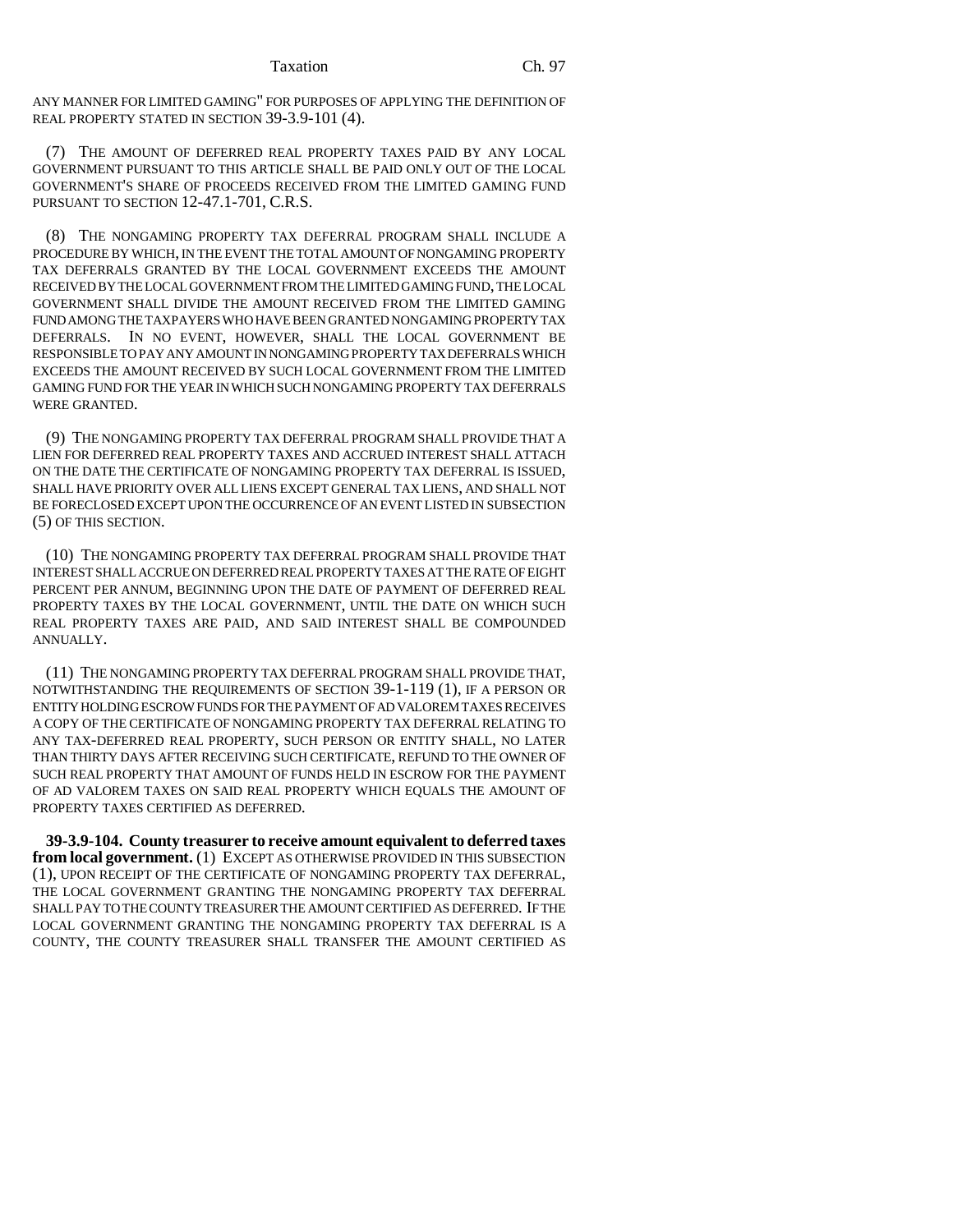## Ch. 97 Taxation

DEFERRED FROM THE COUNTY'S PROCEEDS FROM LIMITED GAMING ACTIVITIES. THIS AMOUNT SHALL BE DISTRIBUTED BY THE COUNTY TREASURER IN THE SAME MANNER AS THE REAL PROPERTY TAX WOULD HAVE BEEN DISTRIBUTED IF PAID BY THE OWNER OF THE REAL PROPERTY.

(2) THE LOCAL GOVERNMENT GRANTING THE NONGAMING PROPERTY TAX DEFERRAL SHALL MAINTAIN AN ACCOUNT FOR EACH TAX-DEFERRED REAL PROPERTY AND SHALL ACCRUE INTEREST, BEGINNING ON THE DATE OF PAYMENT OF DEFERRED REAL PROPERTY TAXES BY THE LOCAL GOVERNMENT, ON THE AMOUNT PAID TO OR TRANSFERRED BY THE COUNTY TREASURER, AS APPLICABLE, PURSUANT TO THIS SECTION.

**39-3.9-105. Payment of deferred taxes - release of liens - disposition of payments.** (1) ON AND AFTER THE DATE OF PAYMENT BY THE LOCAL GOVERNMENT GRANTING THE NONGAMING PROPERTY TAX DEFERRAL TO THE COUNTY TREASURER OR THE DATE OF TRANSFER BY THE COUNTY TREASURER, WHICHEVER IS APPLICABLE, AS PROVIDED IN SECTION 39-3.9-104, THE RIGHT TO RECEIVE PAYMENT OF THE DEFERRED REAL PROPERTY TAXES AND TO ENFORCE THE LIEN CREATED BY THE NONGAMING PROPERTY TAX DEFERRAL SHALL BE VESTED IN SUCH LOCAL GOVERNMENT.

(2) EXCEPT AS OTHERWISE PROVIDED IN THIS SUBSECTION (2), IF PAYMENT OF THE DEFERRED REAL PROPERTY TAXES IS TENDERED, THE LOCAL GOVERNMENT SHALL ACCEPT PAYMENT AND SHALL GIVE A RECEIPT THEREFOR. IF MORE THAN ONE LOCAL GOVERNMENT GRANTED A NONGAMING PROPERTY TAX DEFERRAL TO THE SAME PARCEL OF REAL PROPERTY, THE PERSON MAKING PAYMENT SHALL TENDER TO EACH LOCAL GOVERNMENT THAT PORTION OF THE DEFERRED REAL PROPERTY TAXES COLLECTED WHICH IS EQUAL TO THE AMOUNT PAID BY EACH LOCAL GOVERNMENT, PLUS INTEREST, AS STATED ON THE CERTIFICATE OF NONGAMING PROPERTY TAX DEFERRAL.

(3) PROMPTLY UPON RECEIVING PAYMENT OF DEFERRED REAL PROPERTY TAXES, THE LOCAL GOVERNMENT GRANTING THE NONGAMING PROPERTY TAX DEFERRAL SHALL ISSUE A RELEASE OF THE DEFERRED TAX LIEN, WHICH RELEASE SHALL BE GIVEN OR SENT TO THE PERSON MAKING PAYMENT. A COPY OF THE RELEASE SHALL BE FILED WITH THE COUNTY CLERK AND RECORDER, AND COPIES OF THE RELEASE SHALL BE SENT TO THE COUNTY TREASURER AND TO THE COUNTY ASSESSOR; EXCEPT THAT, IF THE LOCAL GOVERNMENT GRANTING THE NONGAMING PROPERTY TAX DEFERRAL IS A COUNTY, A COPY OF THE RELEASE SHALL BE SENT ONLY TO THE COUNTY ASSESSOR.

**39-3.9-106. Repeal.** THIS ARTICLE IS REPEALED, EFFECTIVE DECEMBER 31, 1996.

**SECTION 2.** 39-1-119 (1), Colorado Revised Statutes, 1982 Repl. Vol., is amended to read:

**39-1-119. Funds held for payment of taxes - refund - reduction and increase of amounts - penalty.** (1) Each year, subject to the provisions of section SECTIONS 39-3.5-105 (2) AND 39-3.9-103 (9), all funds held in escrow for the payment of ad valorem taxes on property pursuant to the terms of any deed of trust, mortgage, or other agreement creating a security interest in the property on May 20 of that year for payment of such year's ad valorem taxes, in excess of three-twelfths of the ad valorem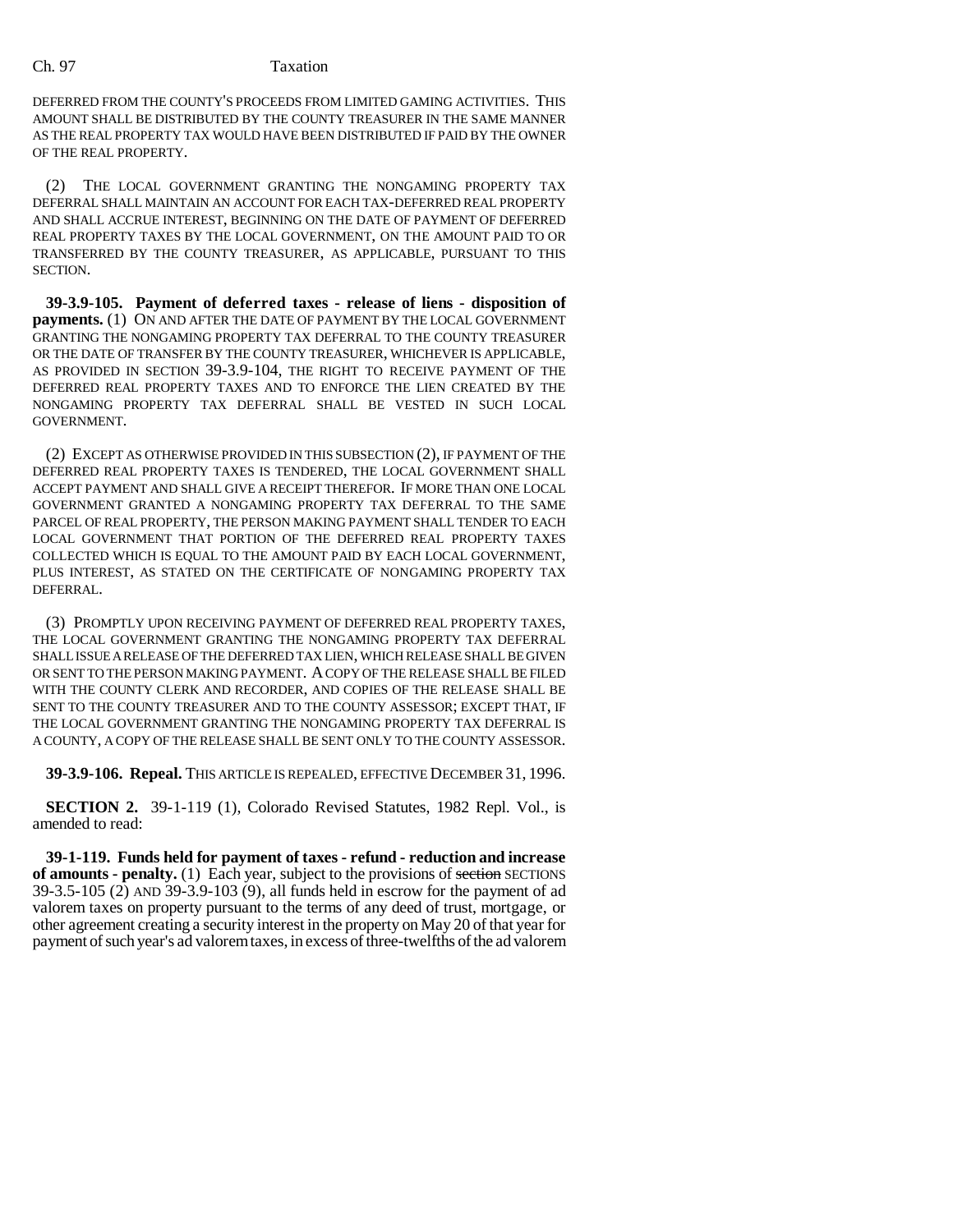taxes paid in such year, shall be refunded on or before May 30 of the year in which such taxes were paid.

**SECTION 3.** 39-10-104.5 (2), Colorado Revised Statutes, 1982 Repl. Vol., as amended, is amended, and the said 39-10-104.5 is further amended BY THE ADDITION OF A NEW SUBSECTION, to read:

**39-10-104.5. Payment dates - optional payment dates - failure to pay delinquency.** (2) Except as provided in subsections (6),  $\frac{1}{2}$  (7), AND (11) of this section, at the option of the taxpayer, property taxes may be paid in full or in two equal installments, the first such installment to be paid no later than the twenty-eighth day of February and the second installment to be paid no later than the fifteenth day of June.

(11) FOR REAL PROPERTY FOR WHICH A NONGAMING PROPERTY TAX DEFERRAL HAS BEEN GRANTED PURSUANT TO ARTICLE 3.9 OF THIS TITLE, THE TREASURER SHALL BE AUTHORIZED TO ACCEPT THE AMOUNT OF PROPERTY TAXES TO BE PAID BY THE TAXPAYER IN EQUAL INSTALLMENTS AND THE AMOUNT OF DEFERRED PROPERTY TAXES PAID BY THE LOCAL GOVERNMENT GRANTING THE NONGAMING PROPERTY TAX DEFERRAL IN A SINGLE PAYMENT. IF MORE THAN ONE LOCAL GOVERNMENT GRANTS A NONGAMING PROPERTY TAX DEFERRAL FOR THE SAME PARCEL OF REAL PROPERTY, EACH LOCAL GOVERNMENT GRANTING SUCH DEFERRAL SHALL PAY THE AMOUNT OF DEFERRED PROPERTY TAXES IN A SINGLE PAYMENT. FOR PURPOSES OF THIS SUBSECTION (11), IF THE LOCAL GOVERNMENT GRANTING THE NONGAMING PROPERTY TAX DEFERRAL IS A COUNTY, THE AMOUNT OF DEFERRED PROPERTY TAXES TRANSFERRED BY THE COUNTY TREASURER PURSUANT TO SECTION 39-3.9-104 (1) SHALL BE DEEMED TO CONSTITUTE PAYMENT OF SUCH DEFERRED PROPERTY TAXES. PROPERTY TAXES PAID BY THE TAXPAYER AND BY THE LOCAL GOVERNMENT SHALL BE PAID IN ACCORDANCE WITH THE DEADLINES ESTABLISHED IN SUBSECTION (2) OF THIS SECTION.

**SECTION 4.** 30-11-107 (1), Colorado Revised Statutes, 1986 Repl. Vol., as amended, is amended BY THE ADDITION OF A NEW PARAGRAPH to read:

**30-11-107. Powers of the board.** (1) The board of county commissioners of each county has power at any meeting:

(ee) TO ESTABLISH BY RESOLUTION A NONGAMING PROPERTY TAX DEFERRAL PROGRAM PURSUANT TO THE PROVISIONS OF ARTICLE 3.9 OF TITLE 39, C.R.S., INCLUDING THE POWER TO ESTABLISH AND COLLECT A FILING FEE TO BE PAID BY PERSONS FILING A CLAIM FOR A NONGAMING PROPERTY TAX DEFERRAL PURSUANT TO SUCH PROGRAM.

**SECTION 5.** 31-15-901 (1), Colorado Revised Statutes, 1986 Repl. Vol., is amended BY THE ADDITION OF A NEW PARAGRAPH to read:

**31-15-901. Miscellaneous powers.** (1) The governing body of each municipality has the power:

(d) TO ESTABLISH BY ORDINANCE A NONGAMING PROPERTY TAX DEFERRAL PROGRAM PURSUANT TO THE PROVISIONS OF ARTICLE 3.9 OF TITLE 39, C.R.S.,